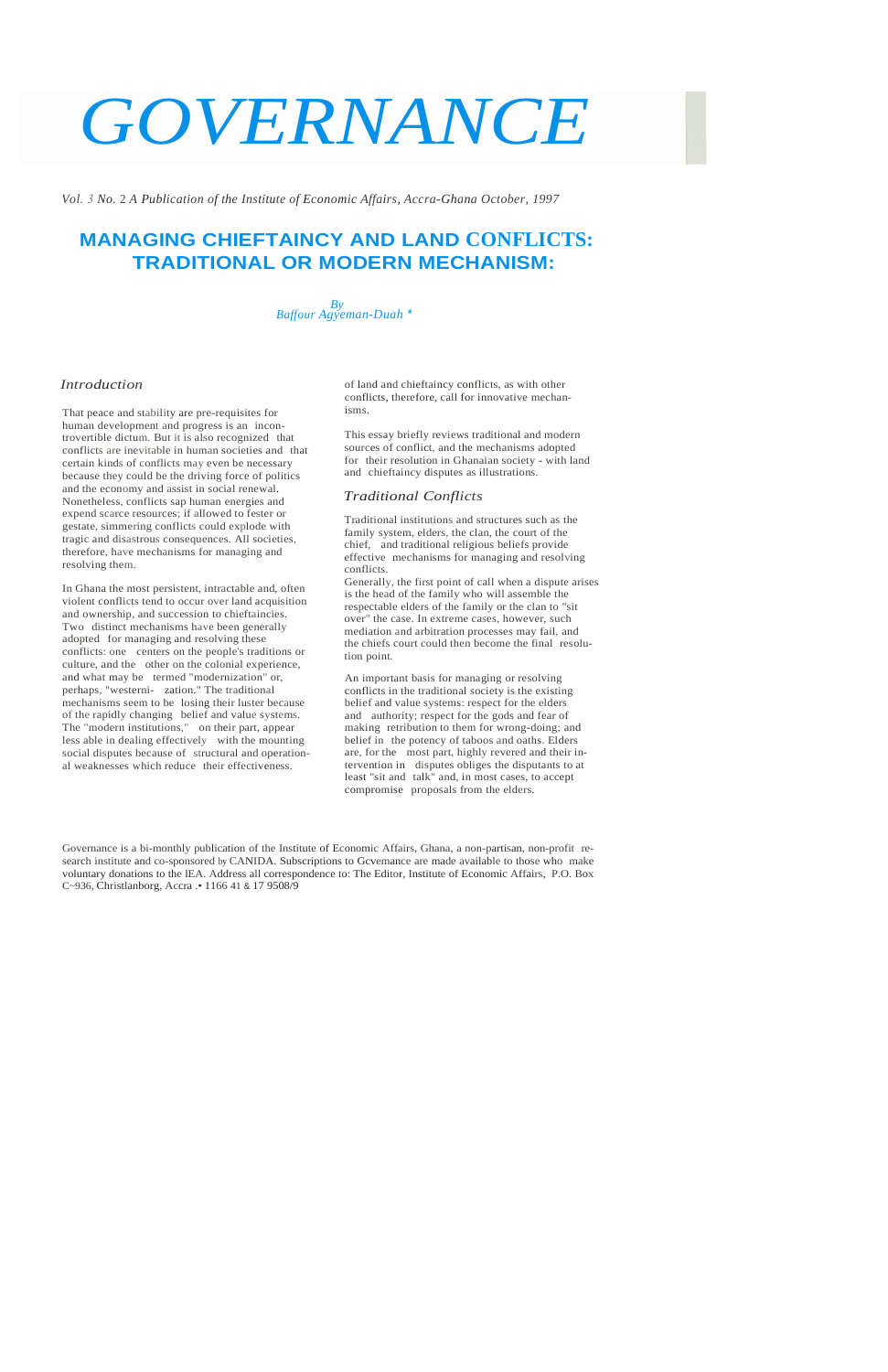Reinforcing the belief and value systems as a mech-: nism for conflict management and resolution is the role of the gods and the shrines. A disputant can invoke "Tigare" or "Akonedi," for example, as a witness and, because of the belief that telling a lie could attract severe retribution, both the mediators and parties in the conflict would be more circumspect on their statements. Similarly, disputants and witnesses can swear the oath, or willfully break a taboo to prove truthfulness in testimony. The psychological import of such practices helps the elders to manage conflicts; for disputants become :..menablp to compromises in the belief that the gods, in the end, will vindicate the truth. But how relevant and effective are these practices today?

# *Are Traditional Methods Sustainable?*

Certainly, not all our traditional institutions and practices are worth preserving and consolidating. For example, it is doubtful whether the fear of the gods and taking the traditional oath remain effective mechanisms to resolve conflicts. Unlike our traditional beliefs, the God that most of us worship today does not appear to administer instant justice and retribution; moreover, since some churches provide for confession and forgiveness of sins, and preach delayed or suspended punishment, many people are less fearful than before of the consequences of sin. Also, with the strong encroachment of western concepts and values on our culture, it proves very difficult, if not impossible, to get the younger generation to subscribe to some of our traditional values.

But several aspects of the traditional conflict resolution and management mechanisms are still pertinent, particularly those pertaining to mediation and arbitration, for instance, the role of *respectable*  elders in facilitating conflict mediation. An elder who is perceived as partisan, or who engages in antisocial practices such as alcoholism, street fights, etc., cannot command the needed respect to mediate or arbitrate between or among disputants. Similarly, a chief who is not perceived to be legitimate by his own people, or whose behavior is regarded as disgraceful, cannot be an effective conflict manager. The effective mediator must possess high moral standing; be perceived as impartial; and have the confidence and trust of his people

Returning to our traditional ways of resolving conflicts would require a thorough review of such practices to weed out those which are clearly outmoded and reactionary. For instance, the system of "trokosi" which is? (was?) practiced in some parts of the Volta and Greater Accra regions is supposed to resolve conflicts over indebtedness. But today this tradition offends our democratic sensibilities just as female genital mutilation offends our physiological sensibilities, and invocation of the gods offends the religious sensibilities of the Christian or Muslim.

If our traditional conflict management mechanisms have diminished in efficacy, does recourse to our modern judicial system offer a better alternative? How equipped are our modern institutions to manage and resolve conflicts? To what extent can the imperatives of our new democracy - transparency and accountability - be invoked to address persistent land and chieftaincy conflicts? The sections below seek to address such questions.

# *Managing Conflicts in the Modern Era*

Every political system has its own mechanisms for resolving conflicts. In a dictatorship criminals and other law violators can be summarily penalized. The personal whims of the leader or any of his officials could determine the fate of offenders. In theocratic systems such as we find in the Arab world, conflicts are resolved through Koranic laws and punishment can be swift and repugnant to some as, for instance, the execution of the death penalty through stoning or beheading.

In "modern" Ghana, the Constitution is the fundamental law of the land and it serves as the reference point for all conflict management and resolution processes, even during periods of military rule when the constitution is in abeyance. Statutes and other laws, regulations, and rules reinforce and add to the fundamental laws of the land. Courts and Tribunals are institutions which play the central role in mediating and settling conflicts on the basis of the prescribed laws. Approaches and methods for resolving and managing conflicts should therefore be pursued within the constitutional framework, notwithstanding the procedural delays and the niceties involved.

But for the courts to be effective, they must enjoy the confidence of the people; low confidence undermines their credibility. The rule of law as a conflict resolution mechanism suffers:

- when the law is politicized, or when a significant number of the population perceive it as not serving their interests;
- when the law is used as instrument of oppression in order to serve the interets of a small number of people;
- when the law fails to change with the times, loses its dynamism, and becomes an impediment to progress;
- x when the State or its agents are perceived to have enacted the law capriciously and arbitrarily; or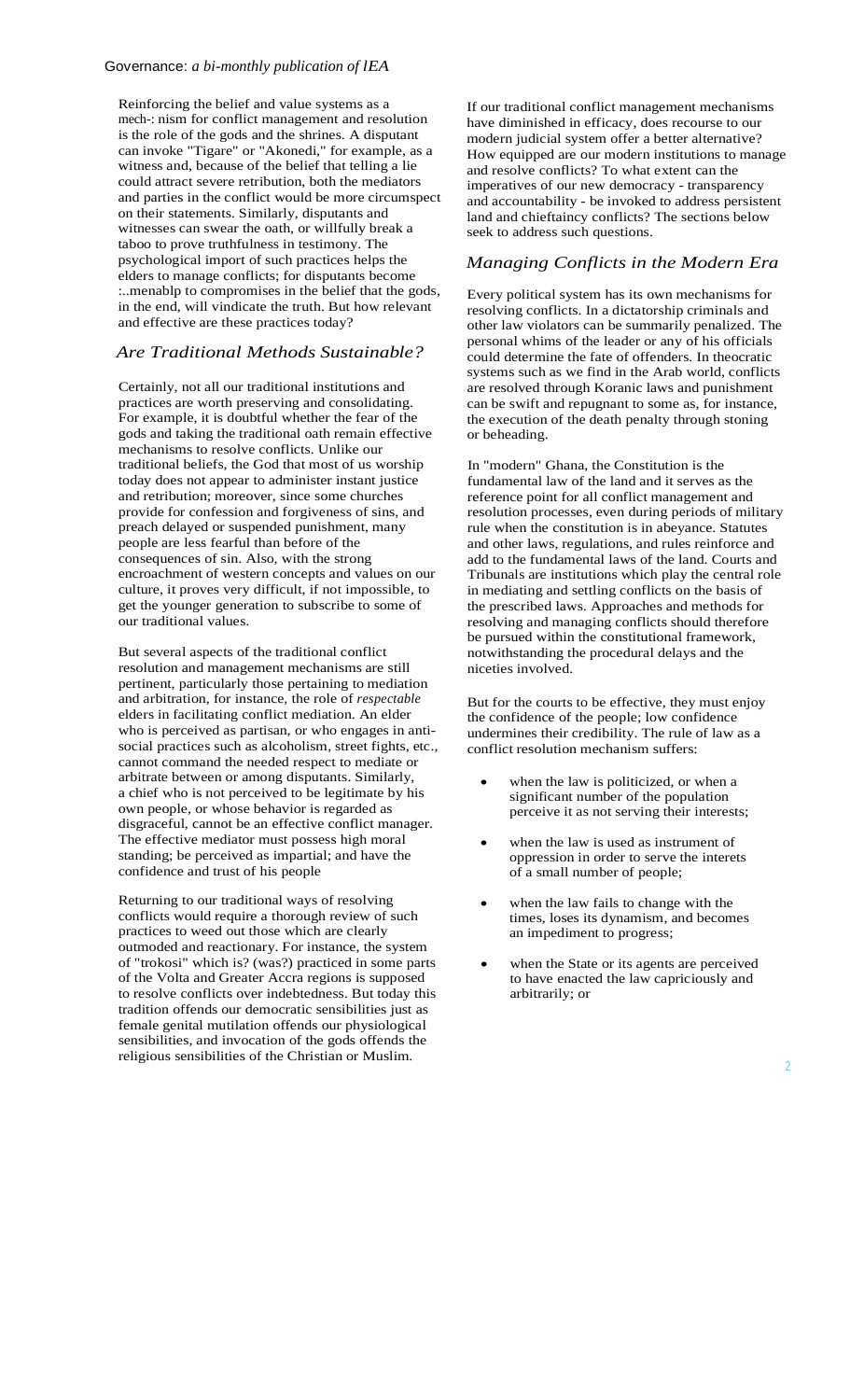• when judgments are perceived to be corrupted.

To be effective in managing and resolving conflicts, the judiciary must be seen to be independent and impartial. The freedom to assert judicial authority and judge cases as objectively and humanly as possible, is necessary for the laws to be enforced and for the public to believe in their efficacy. Unfortunately, this is not the case presently. In a 1996 nation-wide study, for instance, only 22% of respondents thought that the judiciary indeed asserted its independence and judged cases without fear or favor. A significant proportion, 71 %, felt that the judiciary was not sufficiently independent. This situation arises from the perception that the judiciary is packed with pro-government jurists; the partisan selection and hurried appointments of Supreme Court justices reinforce this perception.

The judicial system has its own internal problems which militate against efficiency. They include inadequate staff and facilities, and poor working conditions. Adding to the weaknesses of the judiciary are those of ancillary agencies, particularly the Police. Being the first point of call in conflict situations, the Police plays a pivotal role in the conflict management process. Their capacity to enforce the law is crucial in ensuring the effectiveness of the modern conflict management system by accosting, apprehending, and prosecuting suspects.

However, the capacity of the Police to meet the challenges of today is highly suspect. Not only is the Service woefully understaffed; it also lacks most of the basic equipment for rapid mobility and communication. Working conditions are so poor that many in the Service resort to panhandling and petty extortion to survive. This, in turn, has created a serious public image and acceptability problem as shown by the increasing incidence of members of the public defying Police commands and directions, and at times violently resisting arrest. Thus, the modern system of conflict management and resolution has yet to win full public confidence in its effectiveness.

While the weaknesses in the judicial system limit its capacity to manage conflicts in general, land and chieftaincy problems present peculiar challenges because they are rooted in the tradition of the people. Land ownership and allocation are private matters and succession to stools and skins is determined solely by king-makers. The processes are "closed" and the public has little or no access to the full details. Conflicts in these areas, therefore, do not lend themselves easily to resolution because the information gap confuses issues and undermines the capacity to make informed judgments. What are the sources of land and chieftaincy conflicts, and what can be done to strengthen the management mechanism?

# *Land and Chieftaincy Conflicts*

The occasional flare-ups over religious, political and ethnic differences pale into insignificance when compared to land and chieftaincy disputes. The institution of chieftaincy and land are inter-related: the former thrives essentially on the control or ownership of the latter, and many chieftaincy conflicts revolve around land and rivalry between or among individuals competing to ascend the stool. The problem persists because the allocation or sale of land, and the lines of succession to stools remain chaotic, and this lend themselves to the manipulation of unscrupulous individuals, as shown by the following:

#### *Sources of land conflicts include:*

- The indiscriminate sale of land by chiefs and other landowners
- Double, or at times triple sale of the same land
- Sale ofland by people with illegitimate claims to the land
- The cumbersome process of land acquisition

#### *Sources of chieftaincy conflicts include:*

- Disputed claims to the stool
- Rivalry between, or among families over the right of succession
- Corruption: the use of money or influence to "buy" the stool
- Politicization of the process: allowing partisan politics to influence the process of enstoolment or destoolment.
- Interference by political authorities

Many of our land and chieftaincy disputes emerge because of the lack of public information and knowledge about who owns what land and who has the right to what stool or skin. Unscrupulous claimants to land ownership or to the stool or skin have exploited the public ignorance to create confusion and unrest. Where there is public knowledge of the royal lineage, it is difficult for a pretender to claim a stool or skin.

Conflicts over land sales and chieftaincy succession can therefore be managed and, perhaps, resolved by empowering the public with the requisite knowledge to make informed decisions in cases of conflicting claims.To give the public easy access to information on land sales and the royal lineage would not only